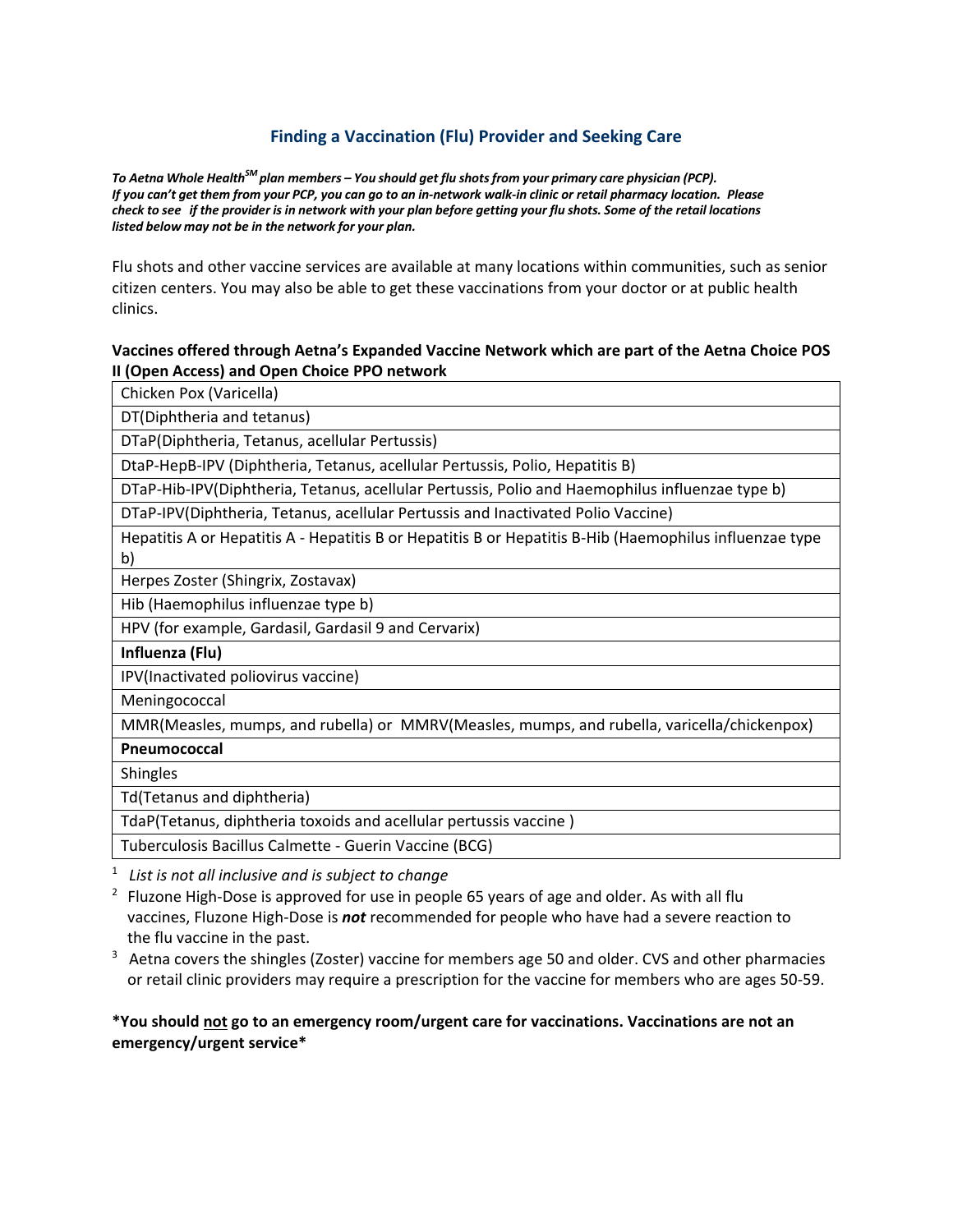- While Preventive services are a covered benefit under most Aetna plans, check your plan documents or call the Members Services number on your Aetna ID card to verify your coverage.
- Remember to confirm with the provider that they accept your medical plan prior to receiving services.
- Not all pharmacies listed below will carry all of the covered vaccines and vaccines are subject to availability. For these reasons, we recommend you contact your local pharmacy to confirm.
- Please note that some vaccines have age restrictions and Aetna coverage does not override such restrictions.
- Your pharmacy may require a doctor's order/prescription in order to receive your immunization. We recommend you contact your local pharmacy to confirm.

## **Retail locations for flu shots and other vaccine services**

To help you protect yourself against the flu and other conditions, Aetna has contracted with the following providers of vaccine services, which are a part of the Aetna Choice POS II (Open Access) and Open Choice PPO network. *Please present your Aetna Medical ID card to staff prior to receiving services. No appointments are required.* 

#### *Links to various non-Aetna sites are provided for your convenience only. Aetna Inc., its subsidiary, and affiliate companies are not responsible or liable for the content, accuracy, or privacy practices of linked sites, or for products or services described on these sites.*

| Provider                              | Please use the links provided to find a location near you.              |
|---------------------------------------|-------------------------------------------------------------------------|
| Albertsons Pharmacies - DBA           | http://www.albertsons.com/pharmacy                                      |
| below                                 |                                                                         |
| Albertsons - CO, LA, TX/              |                                                                         |
| Albertsons Osco - AZ, MT, WY/         |                                                                         |
| Albertsons Savon - CA, NV, TX,        |                                                                         |
| NM, FL,LA,WA,OR, ID, UT, CO,          |                                                                         |
| AR                                    |                                                                         |
| Acme Savon - PA, NJ, DE, MD           | https://www.acmemarkets.com/pharmacy.html                               |
| Jewel Osco - IL, IN, IA               | https://www.jewelosco.com/pharmacy.html                                 |
| Shaws Osco - MA, NH, ME, RI,          | https://www.shaws.com/pharmacy.html                                     |
| VT                                    |                                                                         |
| <b>Brookshire Brothers</b>            | https://www.brookshirebrothers.com/store-locator                        |
| <b>Carilion Clinic Pharmacies (VA</b> | https://www.carilionclinic.org/locations/carilion-clinic-pharmacy-salem |
| only)                                 |                                                                         |
| Carvajal Pharmacy (TX only)           | http://carvajalpharmacy.com/                                            |
| <b>CVS</b>                            | https://www.cvs.com/store-locator/landing                               |
| <b>Discount Drug Mart</b>             | https://discount-drugmart.com/our-store/store-locator/                  |
| Four B Corp                           | http://www.ballsfoods.com/locations/                                    |
| <b>Fruth Pharmacy</b>                 | http://www.fruthpharmacy.com/pharmacy/locations/                        |
| Genoa                                 | http://www.genoa-qol.com/locations/                                     |
| Giant Eagle, Inc                      | https://www.gianteagle.com/pharmacy                                     |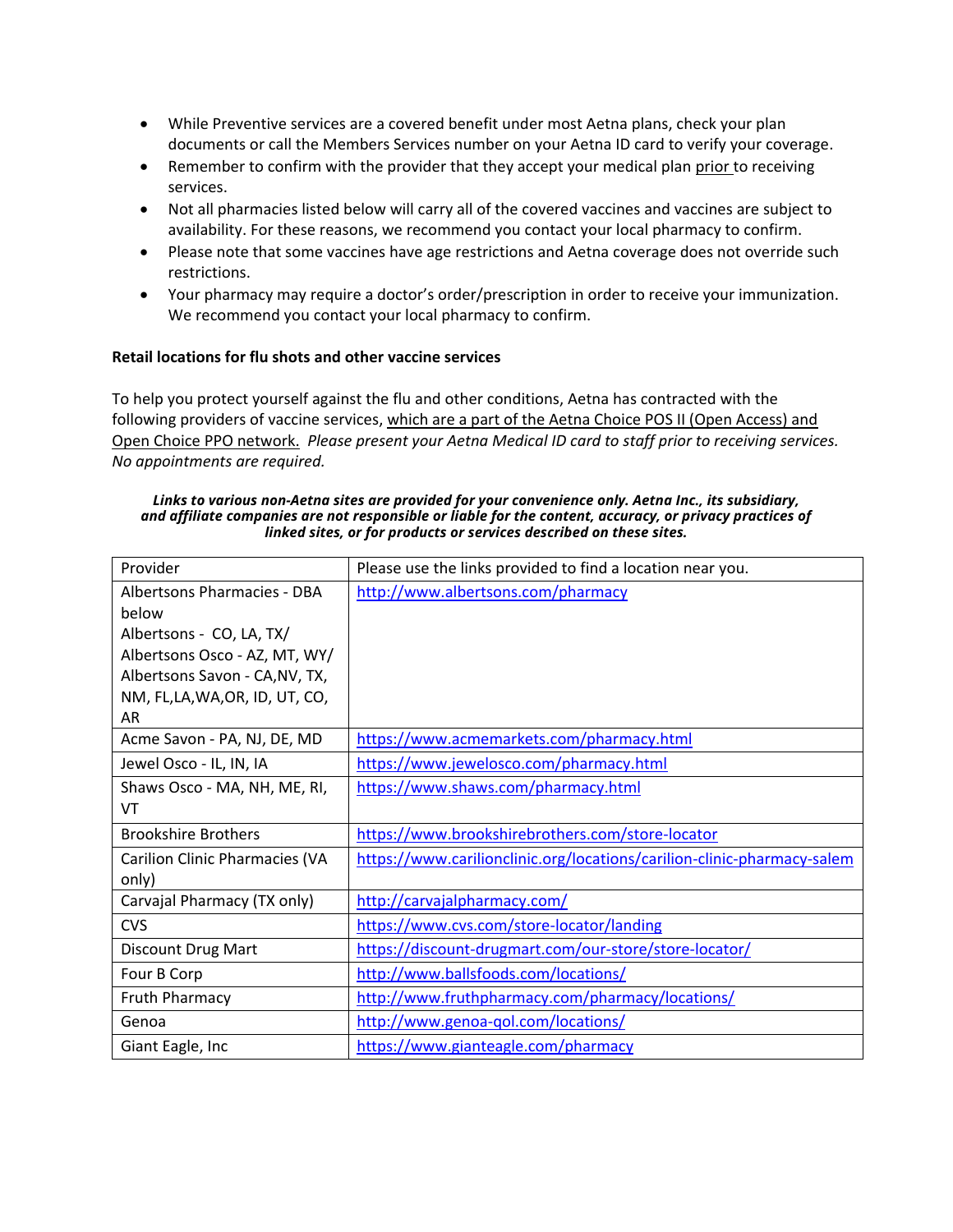| Hannaford Supermarket &       | http://www.hannaford.com/                                          |
|-------------------------------|--------------------------------------------------------------------|
| Pharmacy (includes Delhaize   |                                                                    |
| Pharmacies)                   |                                                                    |
| <b>Harris Teeter</b>          | http://www.harristeeter.com/other/store_locator/store_locator.aspx |
| Harvey's Supermarkets         | https://www.harveyssupermarkets.com/locator                        |
|                               |                                                                    |
| <b>HEB Grocery</b>            | http://www.heb.com/find-a-store/find-a-store.jsp                   |
| <b>Kmart Pharmacies</b>       | https://pharmacy.kmart.com/shc/PharmacyFinder.do                   |
| Kroger                        | https://www.kroger.com/storeLocator                                |
| Marc's Pharmacies (OH and CT  | http://www.marcs.com/Pharmacy.aspx                                 |
| only)                         |                                                                    |
| <b>Meijer Pharmacies</b>      | http://www.meijer.com/pharmacy                                     |
| Price Chopper                 | http://www.pricechopper.com/stores                                 |
| <b>Publix Supermarkets</b>    | http://store.publix.com/publix/                                    |
| QuickChek Pharmacies(NJ only) | https://quickchek.com/locations/                                   |
| <b>Rite Aid Pharmacies</b>    | http://www.riteaid.com/                                            |
| Ritzman Pharmacy              | https://www.ritzmanrx.com/find-a-location                          |
| Safeway (Carrs (AK), Vons     | http://www.safeway.com/flu                                         |
| (Southern CA), Pavilions      |                                                                    |
| (Southern CA), Randalls (TX), |                                                                    |
| Tom Thumb (TX), Dominick's    |                                                                    |
| (Chicago)                     |                                                                    |
| ShopRite/Wakefern             | http://www.shoprite.com/                                           |
| SUPERVALU (includes Osco,     | http://www.supervalustores.com/                                    |
| Sav-on, CUB, Shop'n Save,     |                                                                    |
| Farm Fresh and Shoppers)      |                                                                    |
| <b>Walgreens Pharmacies</b>   | https://www.walgreens.com/pharmacy/                                |
| <b>Walmart Pharmacies</b>     | https://www.walmart.com/cp/1228302                                 |
|                               |                                                                    |
| Wegmans                       | https://www.wegmans.com/stores/store-locator.html                  |
|                               |                                                                    |
| <b>Weis Markets</b>           | https://www.weismarkets.com/stores/                                |

 $1$  As is always the case with the seasonal flu vaccine, children younger than 9 years who have never had the seasonal flu vaccine will still need two doses.

# **Walk-in clinics:**

Some Walk-in clinics may not be contracted for all vaccine services. We recommend you contact the provider to confirm.

*Links to various non-Aetna sites are provided for your convenience only. Aetna Inc., its subsidiary and affiliate companies are not responsible or liable for the content, accuracy, or privacy practices of linked sites, or for products or services described on these sites.*